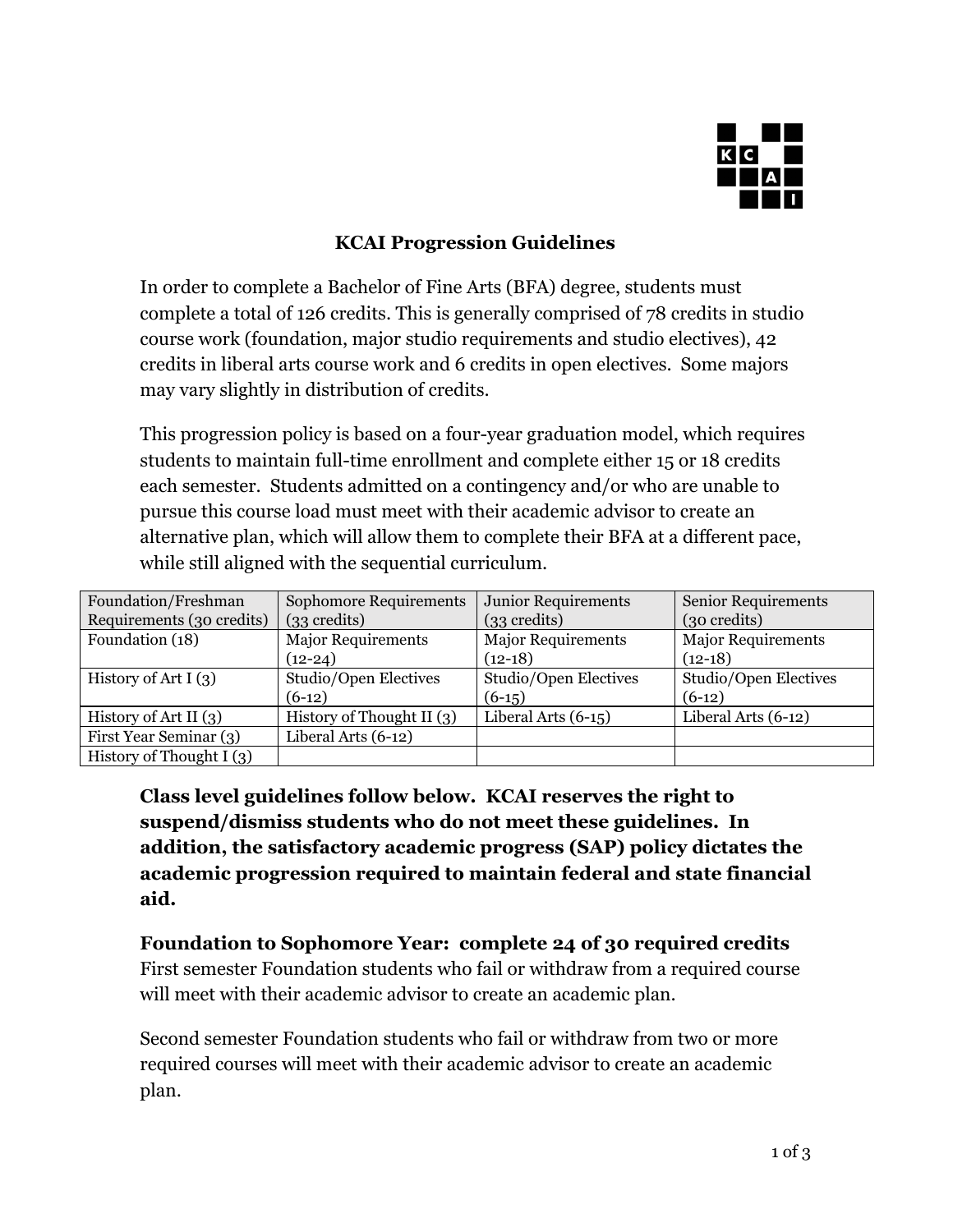In addition:

- Students must pass foundation I and II with grades of C- or better to progress into sophomore major studio. At the discretion of the foundation department chair, students who earn a D or D+ in foundation may be allowed to progress into their sophomore major if the department chair determines the student has demonstrated the necessary skills (students may be required to take additional summer courses).
- Students who do not pass one or more required liberal arts courses will be strongly encouraged to complete these courses the summer between their first and second year so they will be back on track with their cohort and continue to make satisfactory academic progress.

# **Sophomore to Junior Year: complete 51 of 66 required credits**

At the end of their sophomore year, students who have completed fewer than 21 of the required 42 liberal arts credits, and/or have completed fewer than 51 overall credits will meet with their academic advisor to create an academic plan and/or update an already existing plan.

In addition:

- Students with an outstanding required liberal arts course(s) from the foundation year, must complete that requirement their sophomore year.
- Students completing fewer than 21 liberal arts credits and/or 51 overall credits will be strongly encouraged to complete one or more courses the summer between their sophomore and junior year.

# **Junior to Senior Year: complete 72 of 93 required credits**

At the end of their junior year, students who have completed fewer than 30 liberal arts credits and/or 72 overall credits, will meet with their academic advisor to create an academic plan and/or update an already existing plan.

In addition:

• Students completing fewer than 30 liberal arts credits and/or 72 overall credits will be strongly encouraged to complete one or more courses the summer between their junior and senior year.

# **Senior Year and Degree Completion:**

● All students must pass 126 credits to earn their BFA degree. Students who do not complete their degree requirements within 5 years of continuous enrollment, may have their grants and scholarships reduced for additional semesters. (This does not include double majors who may extend their time to degree completion by one semester.)